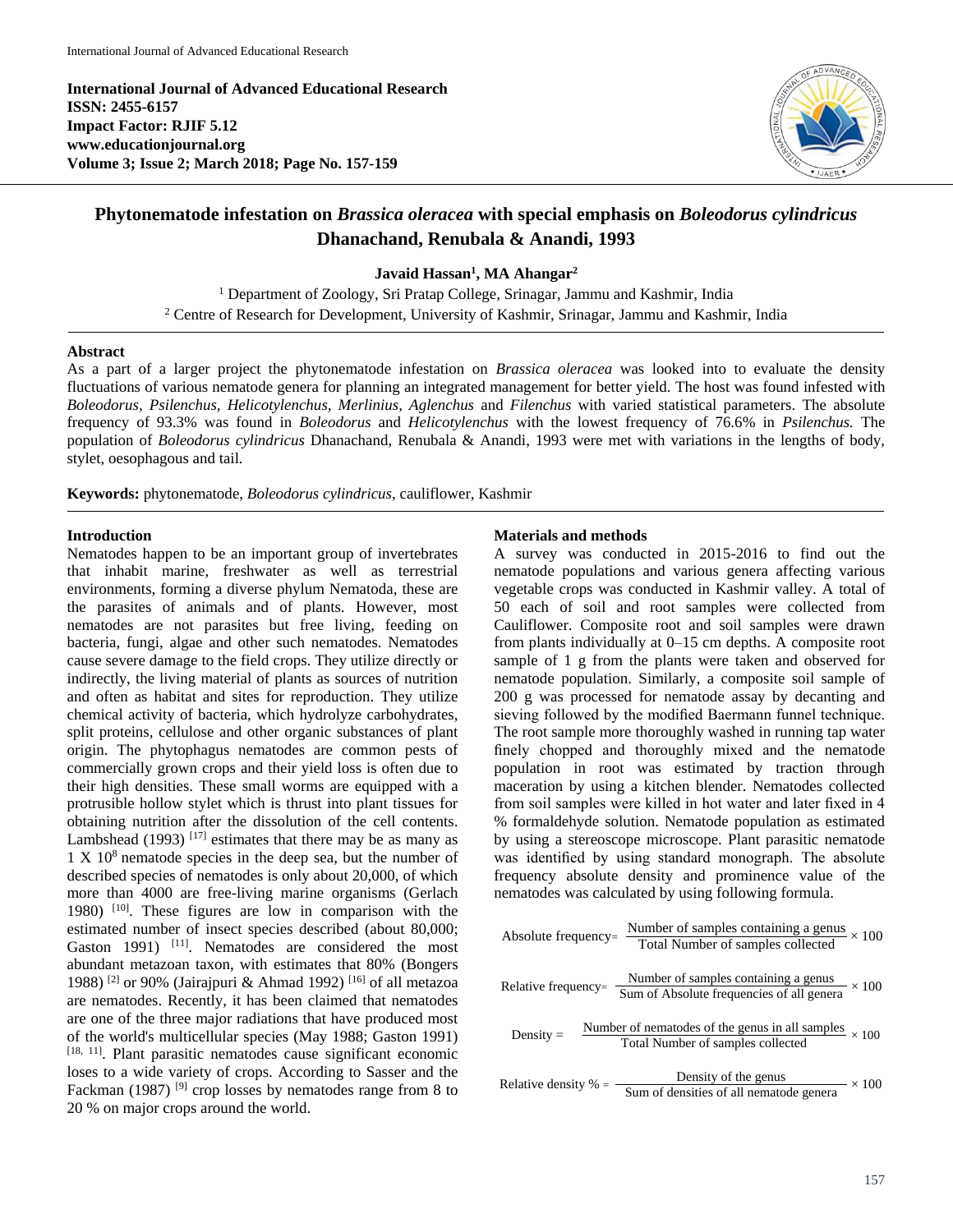Absolute Density % = 
$$
\frac{\text{Density of the genus}}{\text{Volume or mass units of the sample}} \times 100
$$

Prominence value (PV) = Density  $\sqrt{ab}$ solute frequency

Absolute Density % = 
$$
\frac{\text{Prominance value of the Genus}}{\text{Sum of Prominance value of all nematode genera}} \times 100
$$
\nMean Intensity % =  $\frac{\text{Number of individuals of a genus collected}}{\text{Number of infected hosts with that genus}} \times 100$ 

#### **Results and Discussions**

As a part of the programme the nematode populations collected were measured under a stereo zoom microscope for the record of alterations as a consequence of habitat and host change. The values were recorded for males and female paratypes with the following details.

## *Boleodorus cylindricus* **Dhanachand, Renubala & Anandi, 1993**

**Female**: L= 0.62- 0.66, a= 38.2- 42.4, b= 4.2- 5.4, c= 4.8- 6.4,  $c' = 8.2 - 9.4$ ,  $V = 60.2 - 66.2$ , stylet = 4.1 - 5.9, G1 = 28.4 - 34.8, G2= 2- 3.2, Tail= 89.4- 106.7, ABD= 6.4- 8.2.

**Males**: L= 0.52- 0.62, a= 38.4- 44.6, b= 4.8- 6.2, c= 5.2- 6.2,  $c' = 8.2 - 9.4$ , stylet = 4.6 - 5.4, Spicules = 13 - 14.6, Tail = 81.6 -90.8, ABD= 8.2- 9.8.

Straight to slightly ventroid body upon fixation, cylindrical, tapering towards both the extremities. Finely and transversely striated cuticle. Elevated lip region with transverse indistinct striations. Lateral lines with 4 incisures. Stylet slender, 4.1 - 5.9 μm long with posteriorly directed basal knobs. Orifice of dorsal oesophageal gland situated at 43 - 56% of oesophagous. Basal bulb cylindrical, 14.4 - 18 μm long. Distinct cardia. Excretory pore situated in the region of basal oesophgeal bulb. Nerve ring situated in the region of basal anterior end of body. Vulva post - equatorial, mono - prodelphic reproductive system, ovary outstretched and oocytes arranged in single row. Post vulval uterine sac about one body - width long. Filiformous tail, 89.4 - 106.7 μm long ending into a rounded terminus.

**Male:** Body similar to female. Spicule paired 13 – 14.6 μm long. Gubernaculums small, 2.3 - 4.9 μm in length.Bursa 20.4 - 26.2 μm long, adanal. Tail 81.6 - 90.8 μm long with rounded tip.

**Habitat and locality**: The specimens were collected in the soil around roots of *Brassica oleracea* (Cauliflower) from wagam area of Budgam.

**Remarks**: The morphological details of the present specimen conform well with those given by Dhanachand *et al*., (1993) though variations are found in the lengths of body, stylet, oesophagous and tail.

In order to determine the population buildup of various genera on the selected host, the set protocol was adopted by analysing soil samples through Cobb's sieving and decantation method and Baerman's funnel method.

On examining the soil samples as well as root samples of *Brassica oleracea Boleodorus, Psilenchus, Helicotylenchus, Merlinius, Aglenchus* and *Filenchus* were encountered with their absolute density of 18%, 31%, 34.5%, 35%, 35% and 31.5%. The absolute frequency of 93.3% was found in *Boleodorus* and *Helicotylenchus* with the lowest frequency of 76.6% in *Psilenchus.* Among the genera recorded on Cauliflower relative prominence value happened to be highest on *Helicotylenchus* with the value as 19% and lowest on *Boleodorus* with the value of 10%.

**Table 1:** Community analysis of plant parasitic nematodes associated with *Brassica oleracea* (Cauliflower)

| Genus             |      |      |      |      | AF (%) RF (%) RD (%) AD (%) RPV (%) MI |    |
|-------------------|------|------|------|------|----------------------------------------|----|
| <b>Boleodorus</b> | 93.3 | 18   | 10   | 18   | 10                                     | 39 |
| Psilenchus        | 76.6 | 14.8 | 16.6 | 31   | 15.7                                   | 78 |
| Helicotylenchus   | 93.3 | 18.0 | 18.5 | 34.5 | 19                                     | 72 |
| <b>Merlinius</b>  | 80   | 15   | 19   | 35   | 18.4                                   | 87 |
| Aglenchus         | 83.3 | 16   | 18.8 | 35   | 18.5                                   | 84 |
| Filenchus         | 90   | 17.4 | 17   | 31.5 | 17.3                                   | 69 |

**AF**= Absolute frequency, **RF**= Relative frequency, **RD**= Relative Density, **AD**=Absolute density, **RPV**= Relative prominence value, **MI**= Mean Intensity.



**AF**= Absolute frequency, **RF**= Relative frequency, **RD**= Relative Density, **AD**= Absolute density, **RPV**= Relative prominence value, **MI**= Mean Intensity.

**Fig 1:** Graphical presentation of various ecological parameters of different genera on *Brassica oleracea* (Cauliflower).



**Fig 2:** *Boleodorus cylindricus* Dhanachand, Renubala & Anandi, 1993

#### **References**

- 1. Andrassy I. Evolution as basis for the systematization of nematodes. Pitman Publishing Co., London. 1976; pp. 287.
- 2. Bongers T. De Nematoden Van Nederland. Koninkliijke Nederlandse Natuurhistorische Vereniging, Utrecht, The Netherlands, 1988.
- 3. Chishti MZ. Nematodes associated with *Brassica compestris* and their control. World Applied Sciences Journal. 2008; 5(5):543-545.
- 4. Chitwood BG. Nomenclatorial notes, I. Proc. Helminth. Soc. Wash. 1937; 2:51-54.